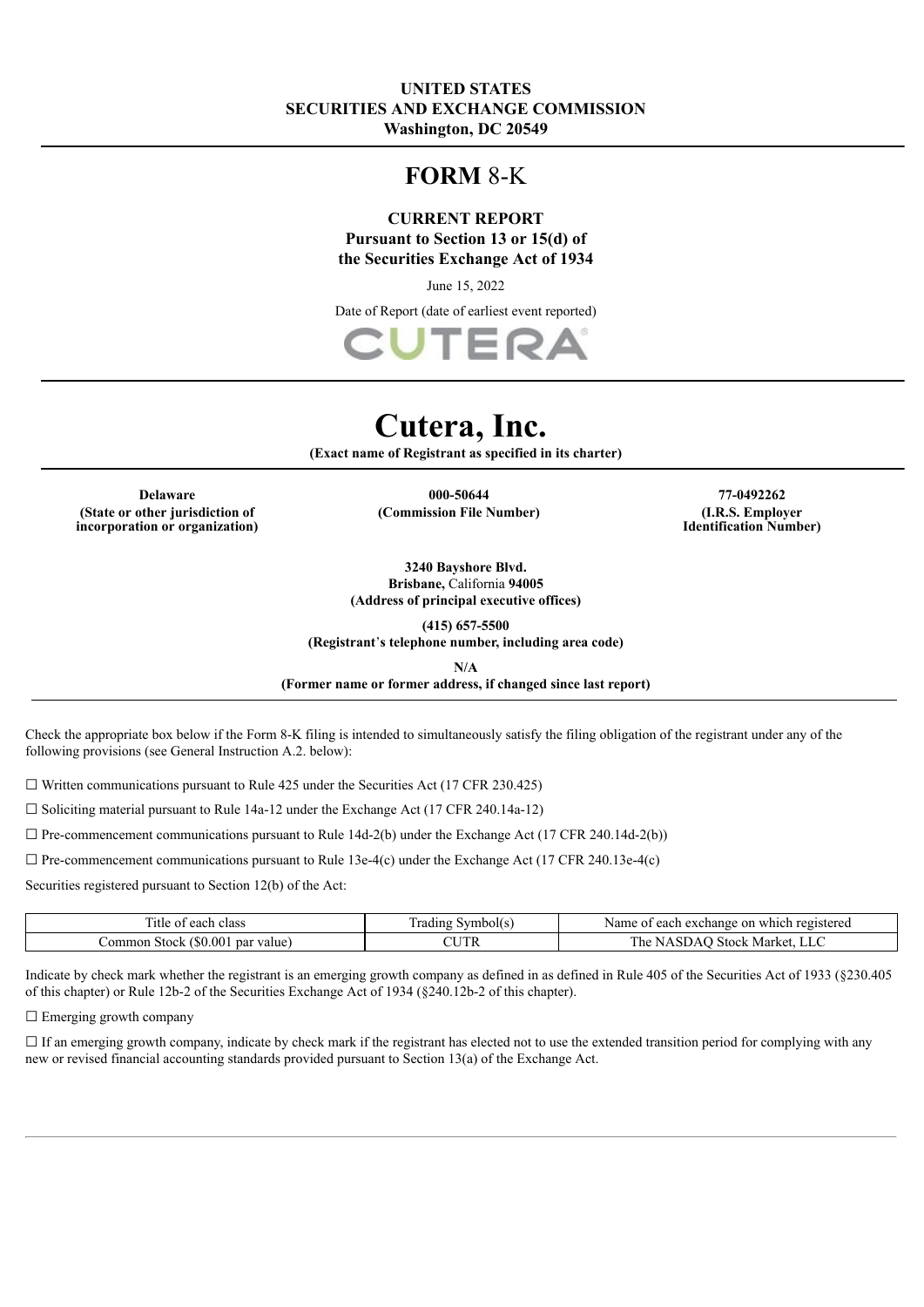#### **Item 5.07 Submission of Matters to a Vote of Security Holders.**

Cutera, Inc. (the "Company" or "Cutera") held its Annual Meeting of Stockholders on June 15, 2022 (the "Annual Meeting"). As of April 18, 2022, the record date of the Annual Meeting, 18,142,553 shares of the Company's common stock were outstanding and entitled to vote at the Annual Meeting. A total of 16,719,991 shares, or approximately 92.16% of the Company's common stock, constituting a quorum, were represented in person or by proxy at the Annual Meeting.

Cutera's stockholders voted on four proposals at the Annual Meeting. The final results of the votes regarding each proposal are set forth below.

**Proposal One – Election of Directors.** The following nominees were elected as directors to serve for one-year terms expiring at the 2023 Annual Meeting of Stockholders based on the following votes:

| <b>Nominees</b>      | <b>Votes For</b> | <b>Votes Against</b> | <b>Abstain</b> | <b>Broker Non-Votes</b> |
|----------------------|------------------|----------------------|----------------|-------------------------|
| Gregory A. Barrett   | 15,256,261       | 108,975              | 13,676         | 1,341,079               |
| Sheila A. Hopkins    | 15,354,557       | 11,234               | 13,121         | 1,341,079               |
| David H. Mowry       | 15,279,799       | 86,776               | 12,337         | 1,341,079               |
| Timothy J. O'Shea    | 15, 177, 153     | 187,783              | 13,976         | 1,341,079               |
| Juliane T. Park      | 15,355,240       | 10,241               | 13,431         | 1,341,079               |
| J. Daniel Plants     | 15,231,574       | 133,362              | 13,976         | 1,341,079               |
| Joseph E. Whitters   | 15,356,124       | 8,812                | 13,976         | 1,341,079               |
| Janet L. Widmann     | 15,355,312       | 10,179               | 13,421         | 1,341,079               |
| Katherine S. Zanotti | 15,354,515       | 10,976               | 13,421         | 1,341,079               |

Proposal Two - Ratification of BDO USA, LLP as Our Independent Registered Public Accounting Firm for the Fiscal Year ending December 31, **2022**. The proposal was approved and the results of the voting were as follows:

| Votes For  | <b>Votes Against</b> | Abstain | <b>Broker Non-Votes</b> |
|------------|----------------------|---------|-------------------------|
| 16 667 896 | 058                  | 1,037   |                         |

Proposal Three - Non-Binding Advisory Vote on the Compensation of Named Executive Officers. The proposal was approved and the results of the voting were as follows:

| Votes For | <b>Votes Against</b> | Abstain | <b>Broker Non-Votes</b>  |
|-----------|----------------------|---------|--------------------------|
| 260.035   | 05.37/<br>74<br>، ب  | 23,503  | 1.07 <sup>c</sup><br>341 |

#### Proposal Four - Approval of Amendment and Restatement of Our 2019 Equity Incentive Plan. The proposal was approved, and the results of the voting were as follows:

| votes For | votes<br>Voainst<br>. | hetoin<br>. | ·Votes<br>Non-<br>Kroker<br>. |
|-----------|-----------------------|-------------|-------------------------------|
| .086.807  | 272,944               | 1 Q<br>I b  | ገግበ<br>3⊿<br>.                |

#### **Item 9.01 Exhibits**

|      | <b>Exhibit No.</b> Description                                                      |
|------|-------------------------------------------------------------------------------------|
| 10.1 | Cutera, Inc. 2019 Equity Incentive Plan (amended and restated as of June 15, 2022). |
| 104  | Cover Page Interactive Data File (embedded within the Inline XBRL document).        |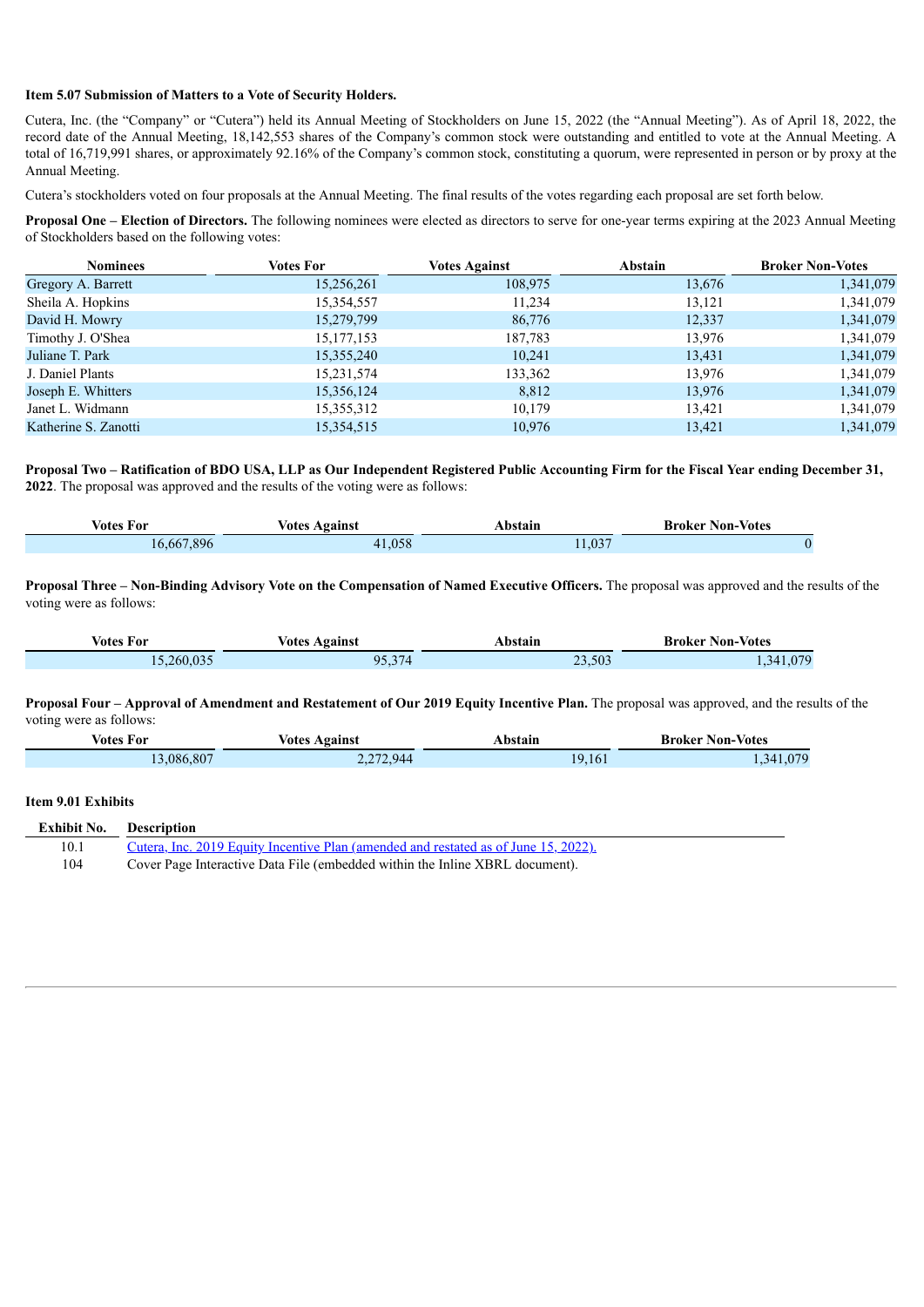# **SIGNATURES**

Pursuant to the requirements of the Securities Exchange Act of 1934, the registrant has duly caused this report to be signed on its behalf by the undersigned, thereunto duly authorized.

CUTERA, INC.

| Date: June 17, 2022 | /s/ Jeremy Livianu                                      |
|---------------------|---------------------------------------------------------|
|                     | Jeremy Livianu                                          |
|                     | Vice President, General Counsel and Corporate Secretary |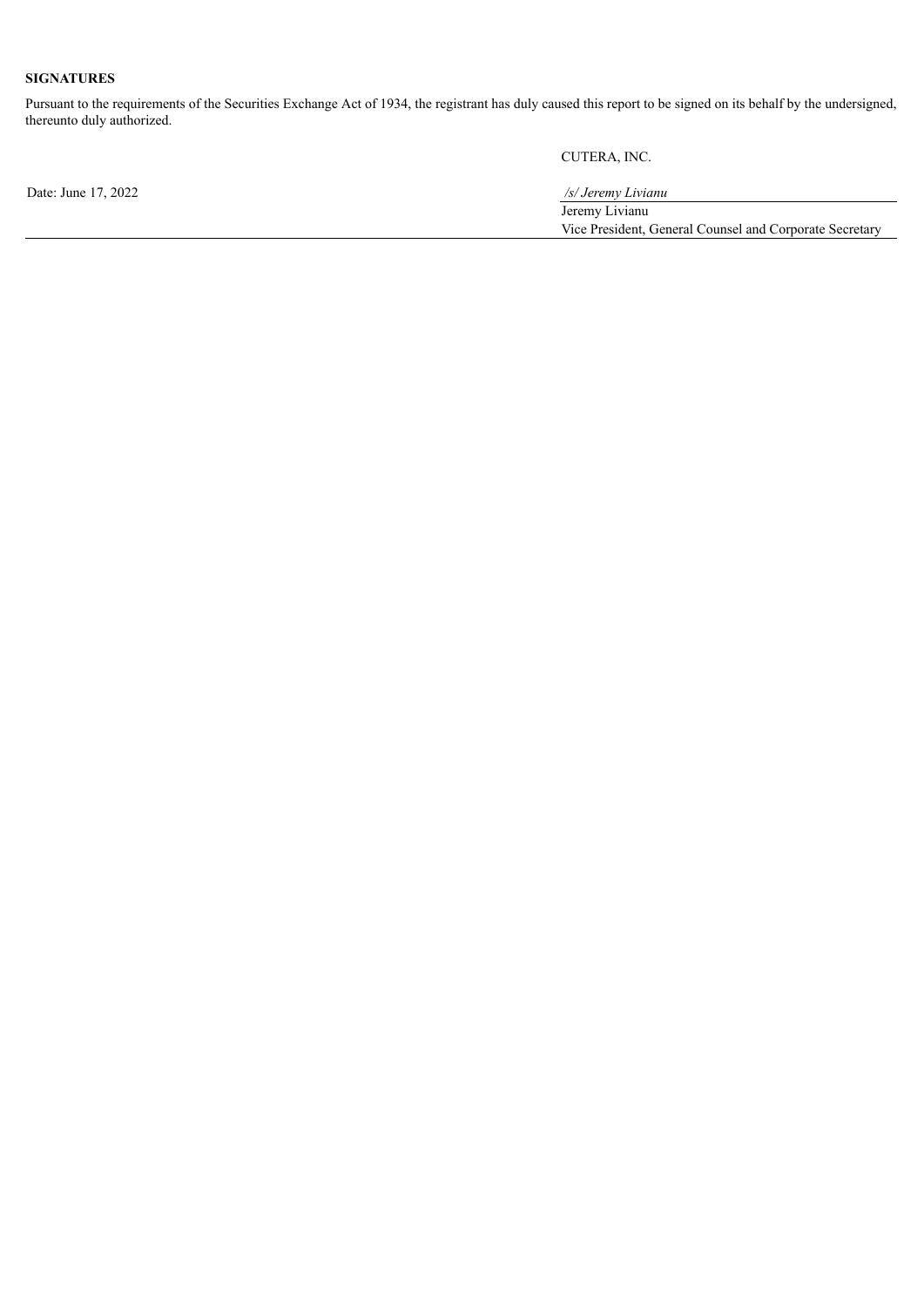#### <span id="page-3-0"></span>**APPENDIX - A**

#### **CUTERA, INC. 2019 EQUITY INCENTIVE PLAN (As Amended and Restated June 15, 2022)**

The Cutera, Inc. 2019 Equity Incentive Plan is hereby amended and restated effective as of June 15, 2022, subject to stockholder approval on June 15, 2022.

- 1. Purposes of the Plan. The purposes of this Plan are:
	- to attract and retain the best available personnel for positions of substantial responsibility,
	- to provide additional incentive to Employees, Directors and Consultants, and
	- to promote the success of the Company's business.

The Plan permits the grant of Incentive Stock Options, Nonstatutory Stock Options, Restricted Stock, Restricted Stock Units, Stock Appreciation Rights, Performance Units, Performance Shares and other stock or cash awards as the Administrator may determine.

- 2. Definitions. As used herein, the following definitions will apply:
	- a. "Administrator" means the Board or any of its Committees as will be administering the Plan, in accordance with Section 4 of the Plan.
	- b. "Affiliated SAR" means an SAR that is granted in connection with a related Option, and which automatically will be deemed to be exercised at the same time that the related Option is exercised.
	- c. "Applicable Laws" means the requirements relating to the administration of equity-based awards under U.S. state corporate laws, U.S. federal and state securities laws, the Code, any stock exchange or quotation system on which the Common Stock is listed or quoted and the applicable laws of any foreign country or jurisdiction where Awards are, or will be, granted under the Plan.
	- d. "Award" means, individually or collectively, a grant under the Plan of Options, SARs, Restricted Stock, Restricted Stock Units, Performance Units, Performance Shares and other stock or cash awards as the Administrator may determine.
	- e. "Award Agreement" means the written or electronic agreement setting forth the terms and provisions applicable to each Award granted under the Plan. The Award Agreement is subject to the terms and conditions of the Plan.
	- f. "Board" means the Board of Directors of the Company.
	- g. "Change in Control" means the occurrence of any of the following events:
		- i. Any "person" (as such term is used in Sections 13(d) and 14(d) of the Exchange Act) becomes the "beneficial owner" (as defined in Rule 13d-3 of the Exchange Act), directly or indirectly, of securities of the Company representing fifty percent (50%) or more of the total voting power represented by the Company's then outstanding voting securities; or
		- ii. The consummation of the sale or disposition by the Company of all or substantially all of the Company's assets;
		- iii. A change in the composition of the Board occurring within a two-year period, as a result of which less than a majority of the directors are Incumbent Directors. "Incumbent Directors" means directors who either (A) are Directors as of the effective date of the Plan, or (B) are elected, or nominated for election, to the Board with the affirmative votes of at least a majority of the Incumbent Directors at the time of such election or nomination (but will not include an individual whose election or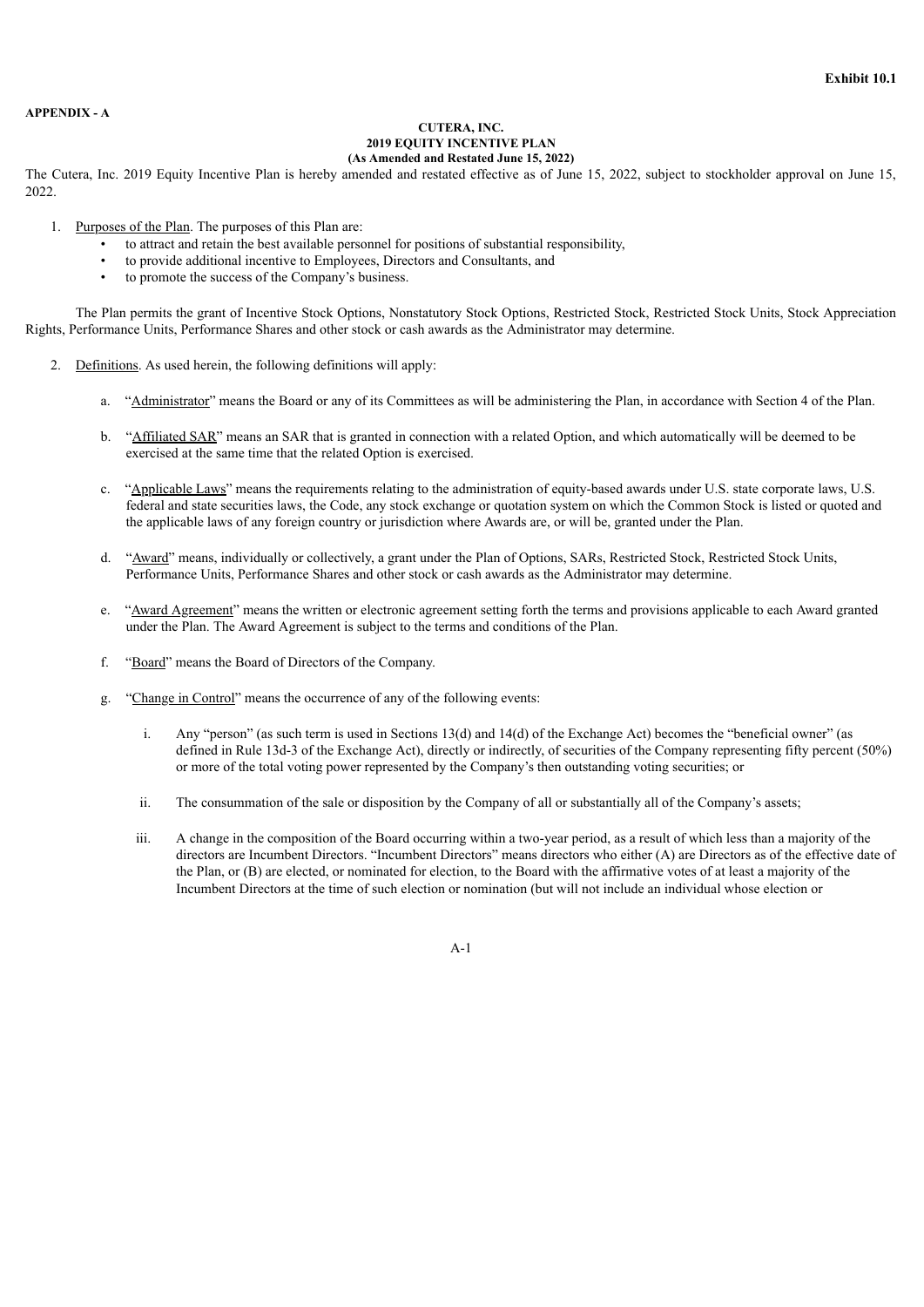nomination is in connection with an actual or threatened proxy contest relating to the election of directors to the Company); or

- *iv.* The consummation of a merger or consolidation of the Company with any other corporation, other than a merger or consolidation which would result in the voting securities of the Company outstanding immediately prior thereto continuing to represent (either by remaining outstanding or by being converted into voting securities of the surviving entity or its parent) at least fifty percent (50%) of the total voting power represented by the voting securities of the Company or such surviving entity or its parent outstanding immediately after such merger or consolidation.
- h. "Code" means the Internal Revenue Code of 1986, as amended. Any reference to a section of the Code herein will be a reference to any successor or amended section of the Code.
- i. "Committee" means a committee of Directors or of other individuals satisfying Applicable Laws appointed by the Board in accordance with Section 4 hereof.
- j. "Common Stock" means the common stock of the Company.
- k. "Company" means Cutera, Inc., a Delaware corporation, or any successor thereto.
- l. "Consultant" means any person, including an advisor, engaged by the Company or a Parent or Subsidiary to render services to such entity.
- m. "Determination Date" means the latest possible date established by the Administrator, in its discretion, for the calculation of a Performance Goal.
- n. "Director" means a member of the Board.
- o. "Disability" means total and permanent disability as defined in Section 22(e)(3) of the Code, provided that in the case of Awards other than Incentive Stock Options, the Administrator in its discretion may determine whether a permanent and total disability exists in accordance with uniform and non-discriminatory standards adopted by the Administrator from time to time.
- p. "Employee" means any person, including Officers and Directors, employed by the Company or any Parent or Subsidiary of the Company. Neither service as a Director nor payment of a director's fee by the Company will be sufficient to constitute "employment" by the Company.
- q. "Exchange Act" means the Securities Exchange Act of 1934, as amended.
- r. "Exchange Program" means a program under which (i) outstanding Awards are surrendered or cancelled in exchange for Awards of the same type (which may have lower exercise prices and different terms), Awards of a different type, and/or cash, (ii) Participants would have the opportunity to transfer any outstanding Awards to a financial institution or other person or entity selected by the Administrator, and/or (iii) the exercise price of an outstanding Award is reduced. The Administrator will determine the terms and conditions of any Exchange Program in its sole discretion.
- s. "Fair Market Value" means, as of any date, the value of Common Stock determined as follows:
	- i. If the Common Stock is listed on any established stock exchange or a national market system, including without limitation the Nasdaq Global Market, the Nasdaq Global Select Market or the Nasdaq Capital Market, its Fair Market Value will be the closing sales price for such stock (or the closing bid, if no sales were reported) as quoted on such exchange or system on the day of determination, as reported in The Wall Street Journal or such other source as the Administrator deems reliable;
	- ii. If the Common Stock is regularly quoted by a recognized securities dealer but selling prices are not reported, the Fair Market Value of a Share of Common Stock will be the mean between the high bid and low asked prices for the Common Stock on the day of determination, as reported in The Wall Street Journal or such other source as the Administrator deems reliable;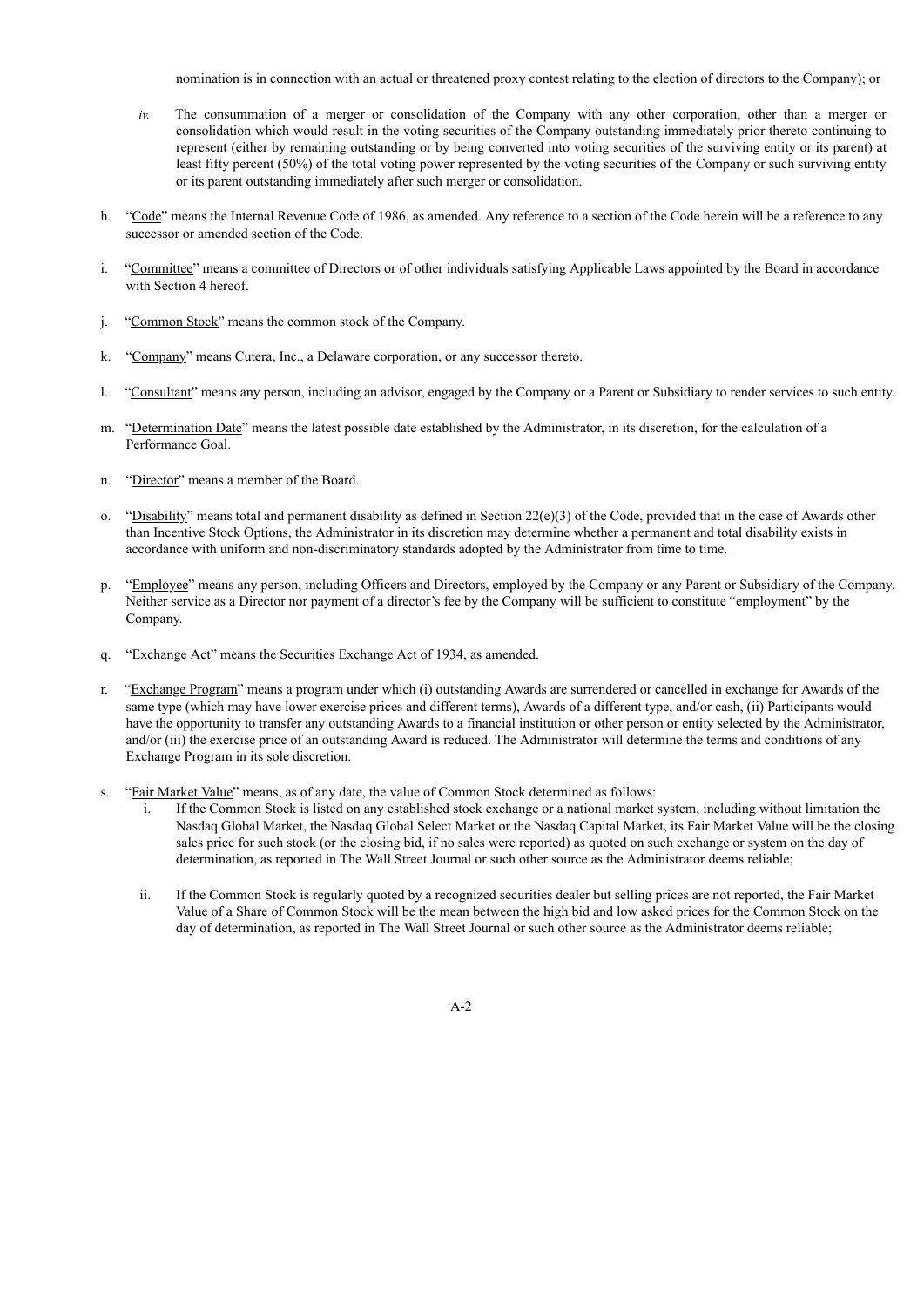- iii. In the absence of an established market for the Common Stock, the Fair Market Value will be determined in good faith by the Administrator.
- t. "Fiscal Year" means the fiscal year of the Company.
- u. "Freestanding SAR" means a SAR that is granted independently of any Option.
- v. "Incentive Stock Option" means an Option intended to qualify as an incentive stock option within the meaning of Section 422 of the Code and the regulations promulgated thereunder.
- w. "Inside Director" means a Director who is an Employee.
- x. "Nonstatutory Stock Option" means an Option that by its terms does not qualify or is not intended to qualify as an Incentive Stock Option.
- y. "Officer" means a person who is an officer of the Company within the meaning of Section 16 of the Exchange Act and the rules and regulations promulgated thereunder.
- z. "Option" means a stock option granted pursuant to the Plan.
- aa. "Outside Director" means a Director who is not an Employee.
- ab. "Parent" means a "parent corporation," whether now or hereafter existing, as defined in Section 424(e) of the Code.
- ac. "Participant" means the holder of an outstanding Award.
- ad. "Performance Goals" will have the meaning set forth in Section 12 of the Plan.
- ae. "Performance Period" means any Fiscal Year or such other period as determined by the Administrator in its sole discretion.
- af. "Performance Share" means an Award denominated in Shares which may be earned in whole or in part upon attainment of Performance Goals or other vesting criteria as the Administrator may determine pursuant to Section 10.
- ag. "Performance Unit" means an Award which may be earned in whole or in part upon attainment of Performance Goals or other vesting criteria as the Administrator may determine and which may be settled for cash, Shares or other securities or a combination of the foregoing pursuant to Section 10.
- ah. "Period of Restriction" means the period during which the transfer of Shares of Restricted Stock are subject to restrictions and therefore, the Shares are subject to a substantial risk of forfeiture. Such restrictions may be based on the passage of time, the achievement of target levels of performance, or the occurrence of other events as determined by the Administrator.
- ai. "Plan" means this 2019 Equity Incentive Plan, as amended and restated.
- aj. "Restricted Stock" means Shares issued pursuant to an Award of Restricted Stock under Section 7 of the Plan, or issued pursuant to the early exercise of an Option.
- ak. "Restricted Stock Unit" means a bookkeeping entry representing an amount equal to the Fair Market Value of one Share, granted pursuant to Section 8. Each Restricted Stock Unit represents an unfunded and unsecured obligation of the Company.
- al. "Rule 16b-3" means Rule 16b-3 of the Exchange Act or any successor to Rule 16b-3, as in effect when discretion is being exercised with respect to the Plan.
- am. "Section 16(b)" means Section 16(b) of the Exchange Act.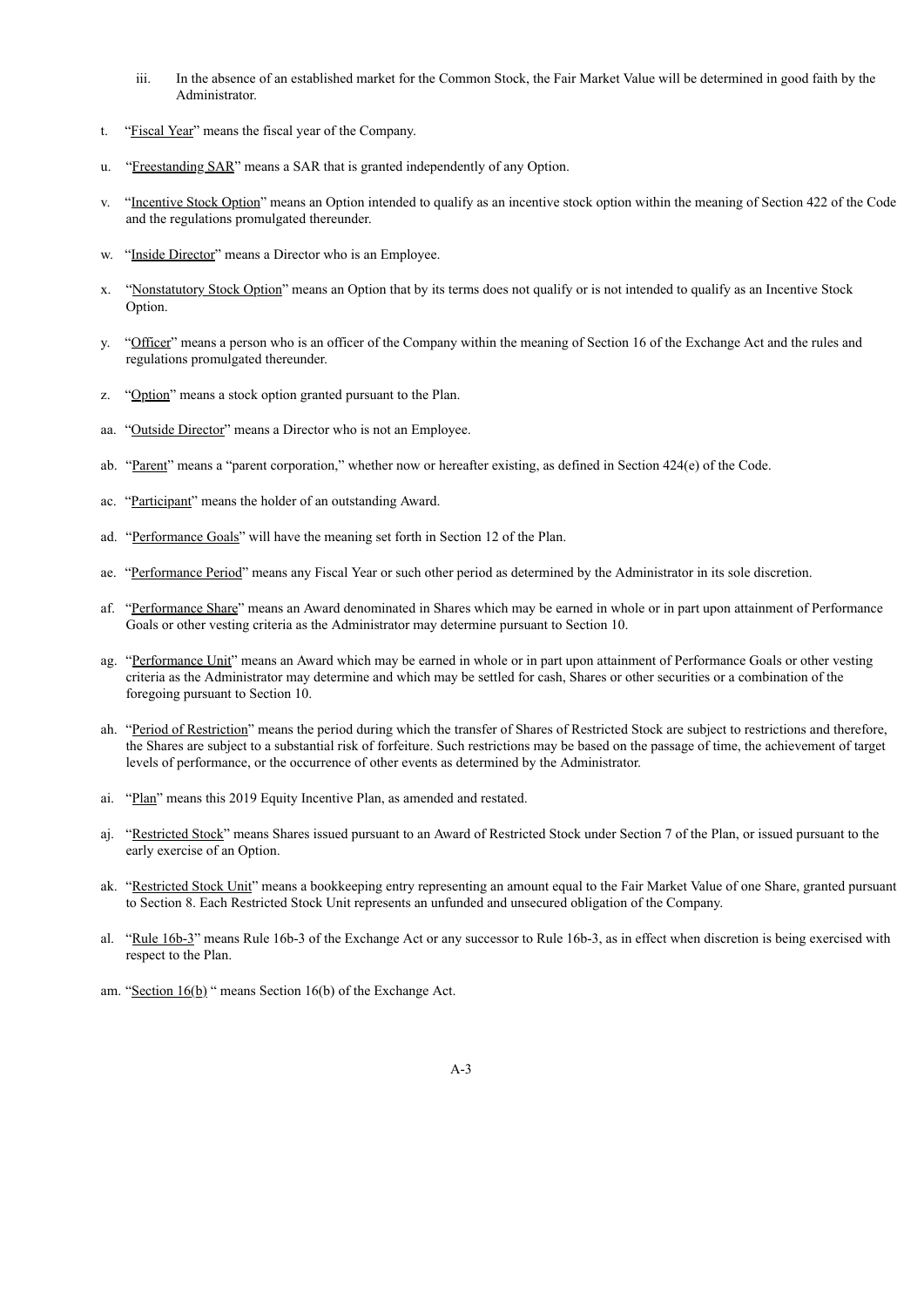- an. "Service Provider" means an Employee, Director or Consultant.
- ao. "Share" means a share of the Common Stock, as adjusted in accordance with Section 17 of the Plan.
- ap. "Stock Appreciation Right" or "SAR" means an Award, granted alone or in connection with an Option, that pursuant to Section 9 is designated as a SAR.
- aq. "Subsidiary" means a "subsidiary corporation", whether now or hereafter existing, as defined in Section 424(f) of the Code.
- ar. "Tandem SAR" means a SAR that is granted in connection with a related Option, the exercise of which will require forfeiture of the right to purchase an equal number of Shares under the related Option (and when a Share is purchased under the Option, the SAR will be canceled to the same extent).
- as. "Unvested Awards" will mean Options or Restricted Stock that (i) were granted to an individual in connection with such individual's position as an Employee and (ii) are still subject to vesting or lapsing of Company repurchase rights or similar restrictions.
- 3. Stock Subject to the Plan.
	- a. Stock Subject to the Plan. Subject to the provisions of Section 17 of the Plan, as of June 15, 2022, the maximum aggregate number of shares of common stock that may be awarded and sold under the Plan is 12,051,192, of which 1,167,733 shares remained available for future awards.
	- b. Full Value Awards. Any Shares subject to Awards granted prior to June 14, 2019 with an exercise price less than Fair Market Value on the date of grant of such Awards will be counted against the numerical limits of this Section 3 as 2.12 Shares for every one Share subject thereto. Further, if Shares acquired pursuant to any such Award are forfeited or repurchased by the Company and would otherwise return to the Plan pursuant to Section  $3(c)$ , 2.12 times the number of Shares so forfeited or repurchased will return to the Plan and will again become available for issuance. This Section 3(b) shall not apply to Awards granted on or after June 14, 2019.
	- c. Lapsed Awards. If an Award expires or becomes unexercisable without having been exercised in full, or, with respect to Restricted Stock, Restricted Stock Units, Performance Shares or Performance Units, is forfeited to or repurchased by the Company, the unpurchased Shares (or for Awards other than Options and Stock Appreciation Rights, the forfeited or repurchased Shares) which were subject thereto will become available for future grant or sale under the Plan (unless the Plan has terminated). Upon exercise of a Stock Appreciation Right settled in Shares, the gross number of Shares covered by the portion of the Award so exercised will cease to be available under the Plan. If the exercise price of an Option is paid by tender to the Company, or attestation to the ownership, of Shares owned by the Participant, the number of Shares available for issuance under the Plan will be reduced by the gross number of Shares for which the Option is exercised. Shares that have actually been issued under the Plan under any Award will not be returned to the Plan and will not become available for future distribution under the Plan; provided, however, that if unvested Shares of Restricted Stock, Restricted Stock Units, Performance Shares or Performance Units are repurchased by the Company or are forfeited to the Company, such Shares will become available for future grant under the Plan. Shares used to pay the tax and/or exercise price of an Award will not become available for future grant or sale under the Plan. To the extent an Award under the Plan is paid out in cash rather than Shares, such cash payment will not result in reducing the number of Shares available for issuance under the Plan. Notwithstanding the foregoing provisions of this Section 3(c), subject to adjustment provided in Section 17, the maximum number of Shares that may be issued upon the exercise of Incentive Stock Options will equal the aggregate Share number stated in Section 3(a), plus, to the extent allowable under Section 422 of the Code, any Shares that become available for issuance under the Plan under this Section 3(c).
	- d. Share Reserve. The Company, during the term of this Plan, will at all times reserve and keep available such number of Shares as will be sufficient to satisfy the requirements of the Plan.
- Administration of the Plan.
	- a. Procedure.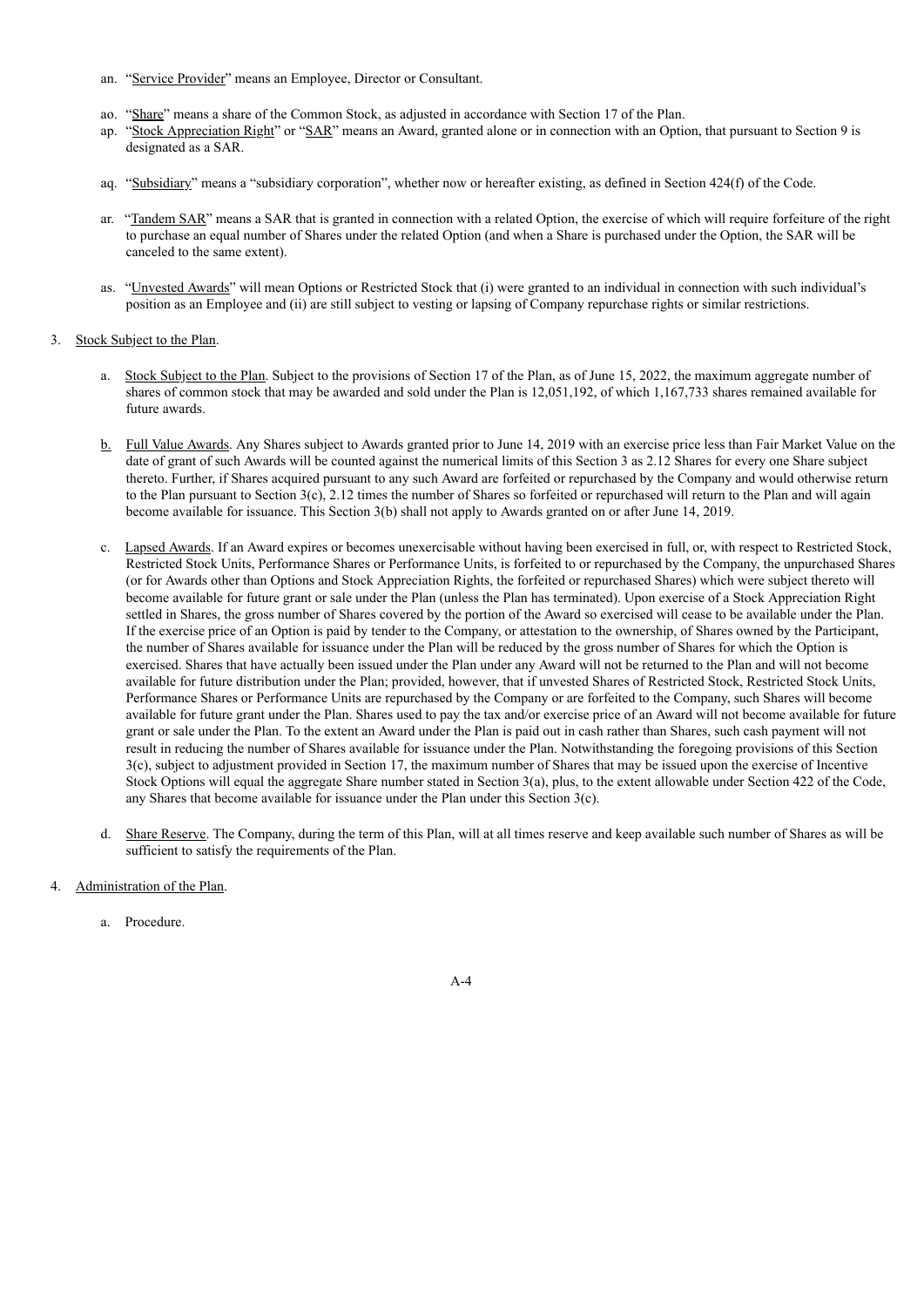- i. Multiple Administrative Bodies. Different Committees with respect to different groups of Service Providers may administer the Plan.
- ii. Rule 16b-3. To the extent desirable to qualify transactions hereunder as exempt under Rule 16b-3, the transactions contemplated hereunder will be structured to satisfy the requirements for exemption under Rule 16b-3.
- iii. Other Administration. Other than as provided above, the Plan will be administered by (A) the Board or (B) a Committee, which committee will be constituted to satisfy Applicable Laws.
- b. Powers of the Administrator. Subject to the provisions of the Plan, and in the case of a Committee, subject to the specific duties delegated by the Board to such Committee, the Administrator will have the authority, in its discretion:
	- i. to determine the Fair Market Value;
	- ii. to select the Service Providers to whom Awards may be granted hereunder;
	- iii. to determine the number of Shares to be covered by each Award granted hereunder;
	- iv. to approve forms of agreement for use under the Plan;
	- v. with the approval of the Company's stockholders, to institute an Exchange Program;
	- vi. to determine the terms and conditions, not inconsistent with the terms of the Plan, of any Award granted hereunder. Such terms and conditions include, but are not limited to, the exercise price, the time or times when Awards may be exercised (which may be based on performance criteria), any vesting acceleration or waiver of forfeiture restrictions, and any restriction or limitation regarding any Award or the Shares relating thereto, based in each case on such factors as the Administrator will determine;
	- vii. to construe and interpret the terms of the Plan and Awards granted pursuant to the Plan;
	- viii. to prescribe, amend and rescind rules and regulations relating to the Plan, including rules and regulations relating to sub-plans established for the purpose of satisfying applicable foreign laws;
	- ix. to modify or amend each Award (subject to Section 22(c) of the Plan), including the discretionary authority to extend the posttermination exercisability period of Awards longer than is otherwise provided for in the Plan;
	- x. to allow Participants to satisfy withholding tax obligations by electing to have the Company withhold from the Shares to be issued upon exercise of an Award that number of Shares having a Fair Market Value equal to the minimum amount required to be withheld (the Fair Market Value of the Shares to be withheld will be determined on the date that the amount of tax to be withheld is to be determined and all elections by a Participant to have Shares withheld for this purpose will be made in such form and under such conditions as the Administrator may deem necessary or advisable);
	- xi. to authorize any person to execute on behalf of the Company any instrument required to effect the grant of an Award previously granted by the Administrator;
	- xii. to allow a Participant to defer the receipt of the payment of cash or the delivery of Shares that would otherwise be due to such Participant under an Award pursuant to such procedures as the Administrator may determine; and
	- xiii. to make all other determinations deemed necessary or advisable for administering the Plan.
- c. Effect of Administrator's Decision. The Administrator's decisions, determinations and interpretations will be final and binding on all Participants and any other holders of Awards.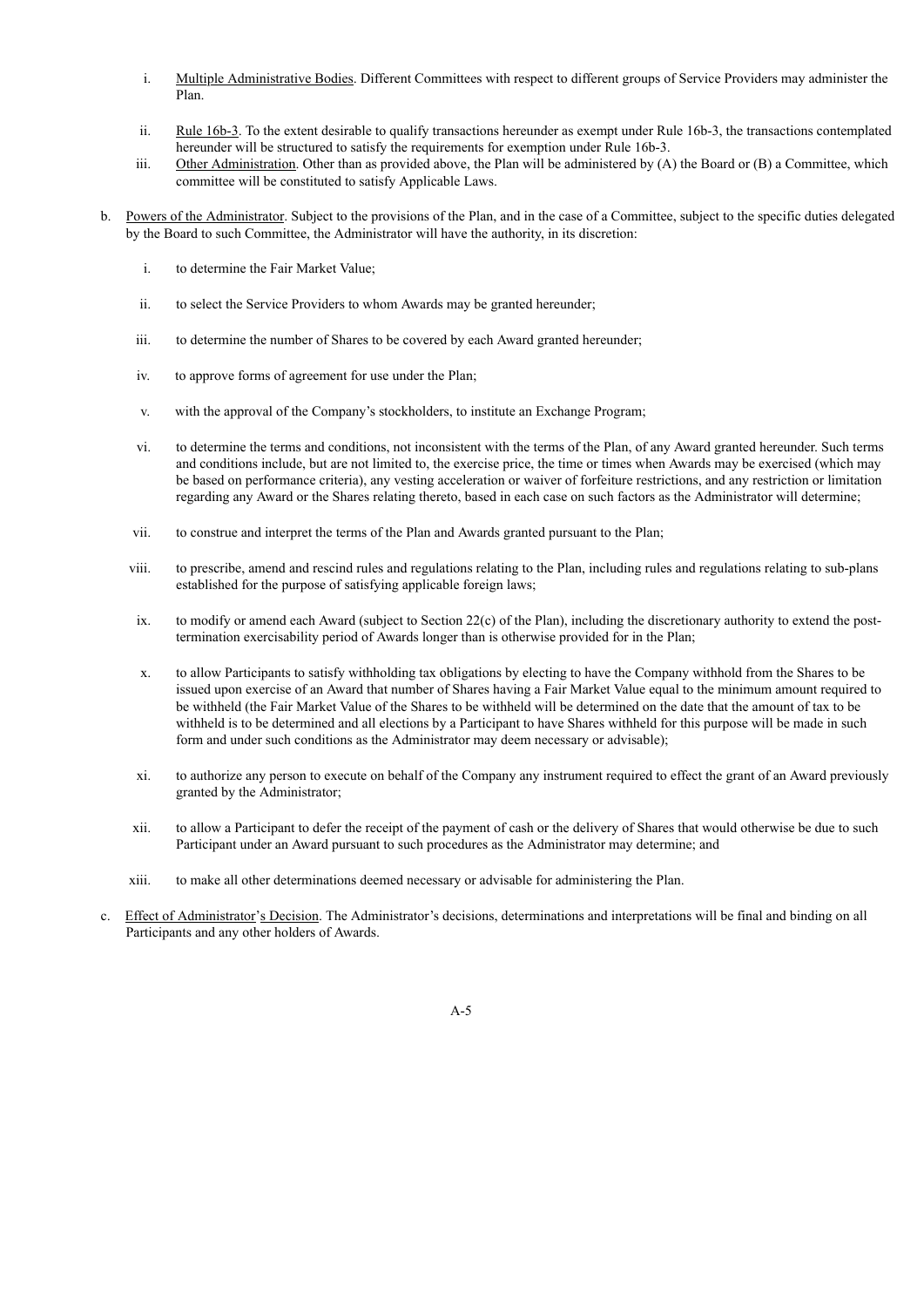#### 5. Eligibility and Minimum Vesting.

- a. Eligibility. Nonstatutory Stock Options, Restricted Stock, Restricted Stock Units, Stock Appreciation Rights, Performance Units, Performance Shares, and such other cash or stock awards as the Administrator determines may be granted to Service Providers. Incentive Stock Options may be granted only to Employees.
- b. Minimum Vesting. Except as provided below, all Awards granted on or after June 14, 2019 that are designated to be settled in Shares shall be subject to the following minimum vesting requirements. All such time-based Awards shall vest over a period of at least one year from the date the Award was granted. All such performance-based Awards shall vest over a Performance Period of not less than one year, which may include the Fiscal Year during which the Award is granted. The foregoing minimum vesting requirements shall not apply: (i) with respect to 5% of the Shares which remain available for future awards as set forth in Section 3(a) (such 5% being the "Carve-Out Exception"), and (ii) to the vesting of an Award that is accelerated as a result of a Participant's death or Disability, a Change in Control under terms consistent with this Plan or the Administrator's exercise of discretion in accordance with the terms of this Plan. To the extent Section 3(a) is amended to increase the number of Shares reserved therein, then 5% of the Shares subject to such increase shall be added to, and increase, the number of Shares subject to the Carve-Out Exception.

# 6. Stock Options.

- a. Limitations.
	- i. Each Option will be designated in the Award Agreement as either an Incentive Stock Option or a Nonstatutory Stock Option. However, notwithstanding such designation, to the extent that the aggregate Fair Market Value of the Shares with respect to which Incentive Stock Options are exercisable for the first time by the Participant during any calendar year (under all plans of the Company and any Parent or Subsidiary) exceeds \$100,000 (U.S.), such Options will be treated as Nonstatutory Stock Options. For purposes of this Section 6(a), Incentive Stock Options will be taken into account in the order in which they were granted. The Fair Market Value of the Shares will be determined as of the time the Option with respect to such Shares is granted.
	- ii. The following limitations will apply to grants of Options:
		- 1. No Service Provider will be granted, in any Fiscal Year, Options to purchase more than 1,000,000 Shares.
		- 2. In connection with his or her initial service, a Service Provider may be granted Options to purchase up to an additional 1,000,000 Shares, which will not count against the limit set forth in Section 6(a)(ii)(1) above.
		- 3. The foregoing limitations will be adjusted proportionately in connection with any change in the Company's capitalization as described in Section 17.
		- 4. If an Option is cancelled in the same Fiscal Year in which it was granted (other than in connection with a transaction described in Section 17), the cancelled Option will be counted against the limits set forth in subsections (1) and (2) above.
- b. Term of Option. The term of each Option will be stated in the Award Agreement, but in no event will the term be greater than seven (7) years from the date of grant. In the case of an Incentive Stock Option, the term will be seven (7) years from the date of grant or such shorter term as may be provided in the Award Agreement. Moreover, in the case of an Incentive Stock Option granted to a Participant who, at the time the Incentive Stock Option is granted, owns stock representing more than ten percent (10%) of the total combined voting power of all classes of stock of the Company or any Parent or Subsidiary, the term of the Incentive Stock Option will be five (5) years from the date of grant or such shorter term as may be provided in the Award Agreement.
- c. Option Exercise Price and Consideration.
	- i. Exercise Price. The per share exercise price for the Shares to be issued pursuant to exercise of an Option will be determined by the Administrator, subject to the following:

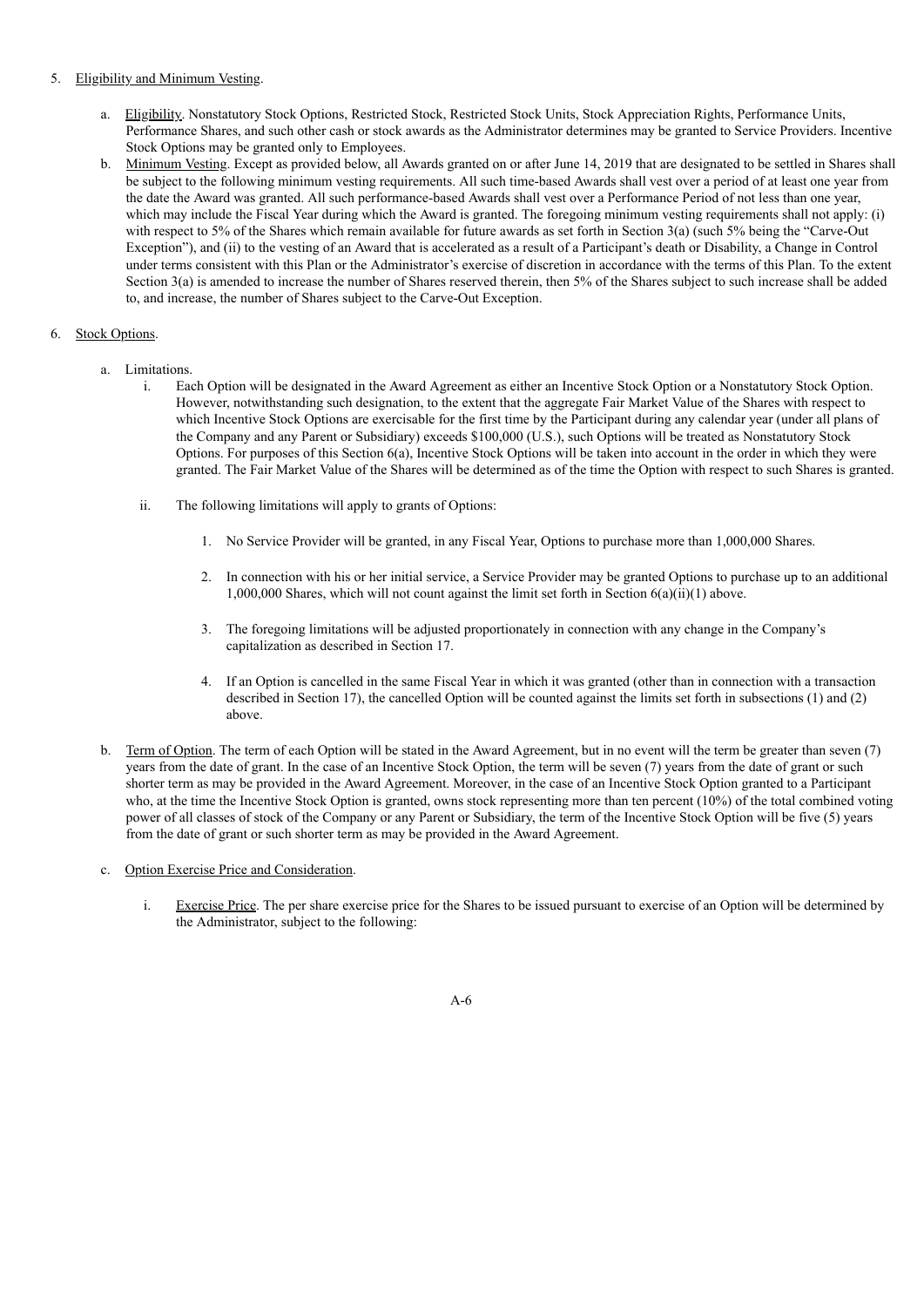- 1. In the case of an Incentive Stock Option
	- a. granted to an Employee who, at the time the Incentive Stock Option is granted, owns stock representing more than ten percent (10%) of the voting power of all classes of stock of the Company or any Parent or Subsidiary, the per Share exercise price will be no less than 110% of the Fair Market Value per Share on the date of grant.
	- b. granted to any Employee other than an Employee described in paragraph (A) immediately above, the per Share exercise price will be no less than 100% of the Fair Market Value per Share on the date of grant.
	- c. Notwithstanding the foregoing, Incentive Stock Options may be granted with a per Share exercise price of less than 100% of the Fair Market Value per Share on the date of grant pursuant to a transaction described in, and in a manner consistent with, Section 424(a) of the Code.
- 2. In the case of a Nonstatutory Stock Option, the per Share exercise price will be determined by the Administrator, but the per Share exercise price will be no less than 100% of Fair Market Value per Share on the date of grant. Notwithstanding the foregoing, Nonstatutory Stock Options may be grated with a per Share exercise price of less than 100% of the Fair Market Value per Share on the date of grant pursuant to a transaction described in, and in a manner consistent with, Section 424(a) of the Code.
- 3. Waiting Period and Exercise Dates. At the time an Option is granted, the Administrator will fix the period within which the Option may be exercised and will determine any conditions that must be satisfied before the Option may be exercised.
- 4. Form of Consideration. The Administrator will determine the acceptable form(s) of consideration for exercising an Option, including the method of payment. In the case of an Incentive Stock Option, the Administrator will determine the acceptable form of consideration at the time of grant. Such consideration may consist entirely of: (1) cash; (2) check; (3) promissory note; (4) other Shares, provided that such Shares have a Fair Market Value on the date of surrender equal to the aggregate exercise price of the Shares as to which said Option will be exercised and provided that accepting such Shares, in the sole discretion of the Administrator, shall not result in any adverse accounting consequences to the Company; (5) consideration received by the Company under a cashless exercise program implemented by the Company in connection with the Plan; (6) a reduction in the amount of any Company liability to the Participant, including any liability attributable to the Participant's participation in any Company-sponsored deferred compensation program or arrangement; (7) such other consideration and method of payment for the issuance of Shares to the extent permitted by Applicable Laws; or (8) any combination of the foregoing methods of payment.
- d. Exercise of Option.
	- i. Procedure for Exercise; Rights as a Stockholder. Any Option granted hereunder will be exercisable according to the terms of the Plan and at such times and under such conditions as determined by the Administrator and set forth in the Award Agreement. An Option may not be exercised for a fraction of a Share.

An Option will be deemed exercised when the Company receives: (i) written or electronic notice of exercise (in accordance with the Award Agreement) from the person entitled to exercise the Option, and (ii) full payment for the Shares with respect to which the Option is exercised. Full payment may consist of any consideration and method of payment authorized by the Administrator and permitted by the Award Agreement and the Plan. Shares issued upon exercise of an Option will be issued in the name of the Participant or, if requested by the Participant, in the name of the Participant and his or her spouse. Until the Shares are issued (as evidenced by the appropriate entry on the books of the Company or of a duly authorized transfer agent of the Company), no right to vote or receive dividends or any other rights as a stockholder will exist with respect to the Shares, notwithstanding the exercise of the Option. The Company will issue (or cause to be issued) such Shares promptly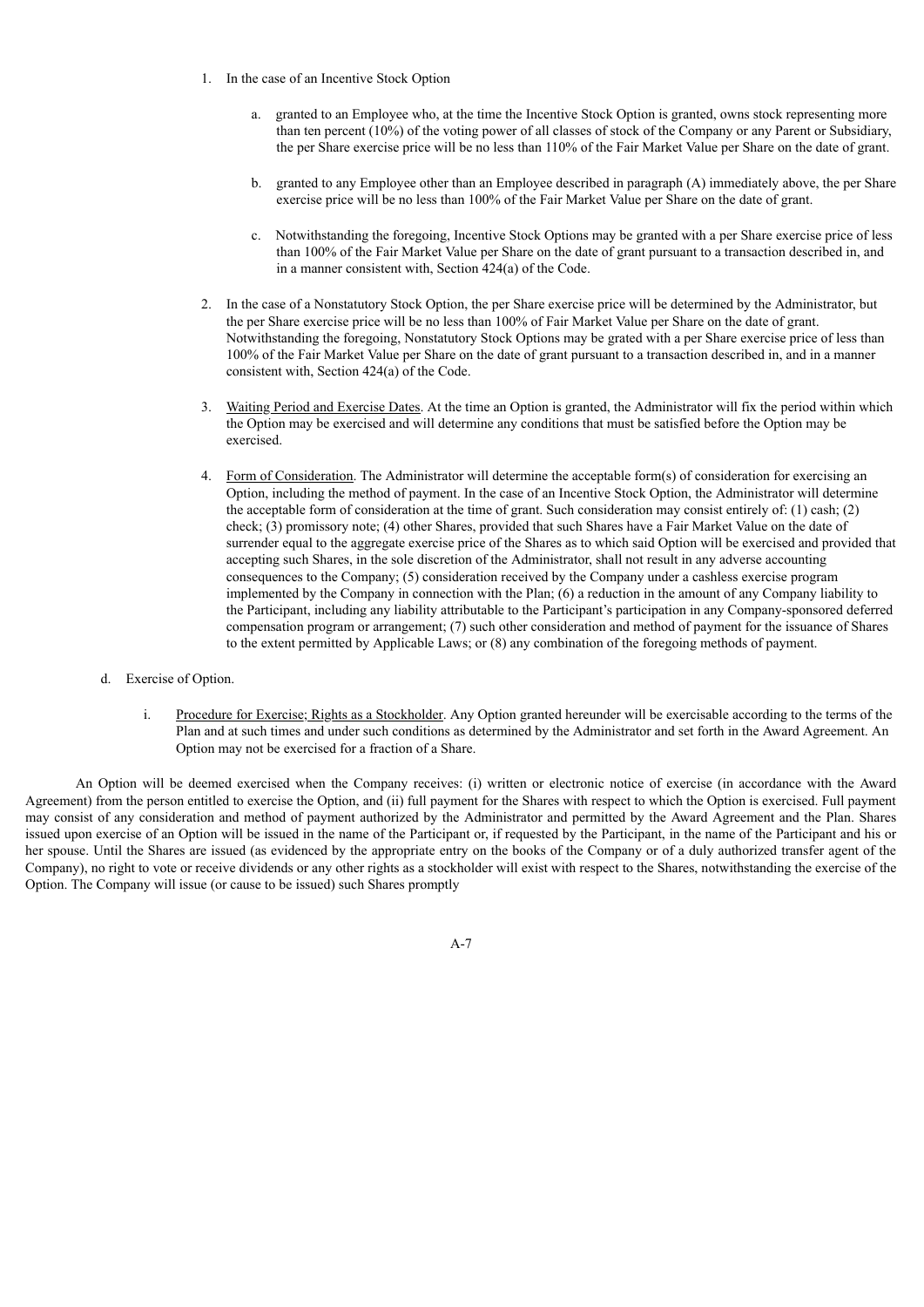after the Option is exercised. No adjustment will be made for a dividend or other right for which the record date is prior to the date the Shares are issued, except as provided in Section 17 of the Plan.

Exercising an Option in any manner will decrease the number of Shares thereafter available, both for purposes of the Plan and for sale under the Option, by the number of Shares as to which the Option is exercised.

- ii. Termination of Relationship as a Service Provider. If a Participant ceases to be a Service Provider, other than upon the Participant's termination as the result of the Participant's death or Disability, the Participant may exercise his or her Option within such period of time as is specified in the Award Agreement to the extent that the Option is vested on the date of termination (but in no event later than the expiration of the term of such Option as set forth in the Award Agreement). In the absence of a specified time in the Award Agreement, the Option will remain exercisable for three (3) months following the Participant's termination. Unless otherwise provided by the Administrator, if on the date of termination the Participant is not vested as to his or her entire Option, the Shares covered by the unvested portion of the Option will revert to the Plan. If after termination the Participant does not exercise his or her Option within the time specified by the Administrator, the Option will terminate, and the Shares covered by such Option will revert to the Plan.
- iii. Disability of Participant. If a Participant ceases to be a Service Provider as a result of the Participant's Disability, the Participant may exercise his or her Option within such period of time as is specified in the Award Agreement to the extent the Option is vested on the date of termination (but in no event later than the expiration of the term of such Option as set forth in the Award Agreement). In the absence of a specified time in the Award Agreement, the Option will remain exercisable for twelve (12) months following the Participant's termination. Unless otherwise provided by the Administrator, if on the date of termination the Participant is not vested as to his or her entire Option, the Shares covered by the unvested portion of the Option will revert to the Plan. If after termination the Participant does not exercise his or her Option within the time specified herein, the Option will terminate, and the Shares covered by such Option will revert to the Plan.
- iv. Death of Participant. If a Participant dies while a Service Provider, the Option may be exercised following the Participant's death within such period of time as is specified in the Award Agreement to the extent that the Option is vested on the date of death (but in no event may the option be exercised later than the expiration of the term of such Option as set forth in the Award Agreement), by the Participant's designated beneficiary, provided such beneficiary has been designated prior to Participant's death in a form acceptable to the Administrator. If no such beneficiary has been designated by the Participant, then such Option may be exercised by the personal representative of the Participant's estate or by the person(s) to whom the Option is transferred pursuant to the Participant's will or in accordance with the laws of descent and distribution. In the absence of a specified time in the Award Agreement, the Option will remain exercisable for twelve (12) months following Participant's death. Unless otherwise provided by the Administrator, if at the time of death Participant is not vested as to his or her entire Option, the Shares covered by the unvested portion of the Option will immediately revert to the Plan. If the Option is not so exercised within the time specified herein, the Option will terminate, and the Shares covered by such Option will revert to the Plan.

#### 7. Restricted Stock.

- a. Grant of Restricted Stock. Subject to the terms and provisions of the Plan, the Administrator, at any time and from time to time, may grant Shares of Restricted Stock to Service Providers in such amounts as the Administrator, in its sole discretion, will determine.
- b. Restricted Stock Agreement. Each Award of Restricted Stock will be evidenced by an Award Agreement that will specify the Period of Restriction, the number of Shares granted, and such other terms and conditions as the Administrator, in its sole discretion, will determine. Notwithstanding the foregoing sentence, during any Fiscal Year no Participant will receive more than an aggregate of 300,000 Shares of Restricted Stock. Notwithstanding the foregoing limitation, in connection with his or her initial service as an Employee, an Employee may be granted an aggregate of up to an additional 300,000 Shares of Restricted Stock. Unless the Administrator determines otherwise, Shares of Restricted Stock will be held by the Company as escrow agent until the restrictions on such Shares have lapsed.

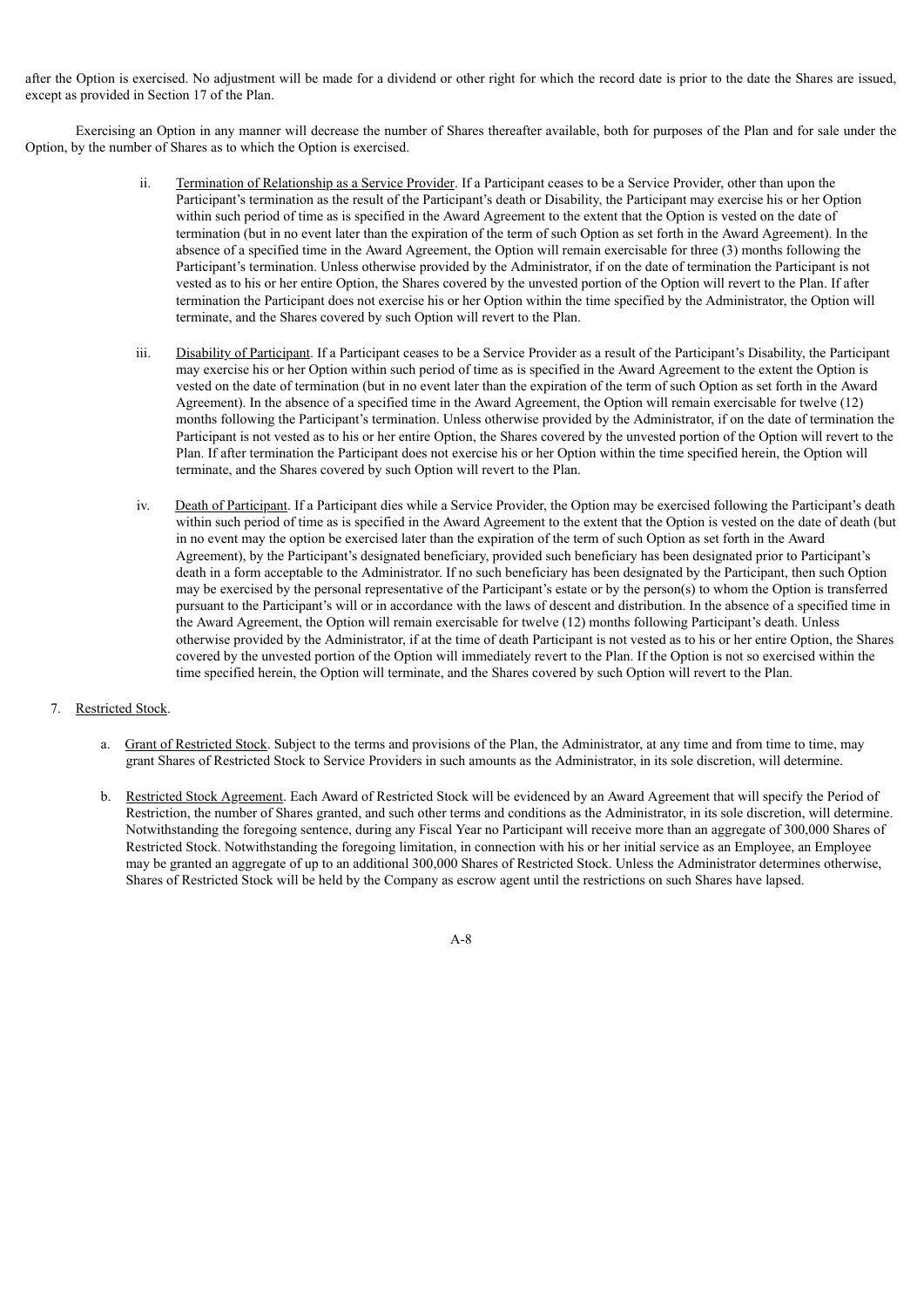- c. Transferability. Except as provided in this Section 7, Shares of Restricted Stock may not be sold, transferred, pledged, assigned, or otherwise alienated or hypothecated until the end of the applicable Period of Restriction.
- d. Other Restrictions. The Administrator, in its sole discretion, may impose such other restrictions on Shares of Restricted Stock as it may deem advisable or appropriate.
- e. Removal of Restrictions. Except as otherwise provided in this Section 7, Shares of Restricted Stock covered by each Restricted Stock grant made under the Plan will be released from escrow as soon as practicable after the last day of the Period of Restriction. The Administrator, in its discretion, may accelerate the time at which any restrictions will lapse or be removed.
- f. Voting Rights. During the Period of Restriction, Service Providers holding Shares of Restricted Stock granted hereunder may exercise full voting rights with respect to those Shares, unless the Administrator determines otherwise.
- g. Dividends and Other Distributions. During the Period of Restriction, Service Providers holding Shares of Restricted Stock will not be entitled to receive dividends or other distributions paid with respect to such Shares. Following the lapse of the Period of Restriction, Service Providers will be entitled to receive all dividends or other distributions paid with respect to such Shares that accrue after the lapse of the Period of Restrictions. If any such dividends or distributions are paid in Shares, the Shares will be subject to the same restrictions on transferability as the Shares with respect to which they were paid.
- h. Return of Restricted Stock to Company. On the date set forth in the Award Agreement, the Restricted Stock for which restrictions have not lapsed will revert to the Company and again will become available for grant under the Plan.
- i. Performance Restrictions. The Administrator, in its discretion, may set restrictions based upon the achievement of Performance Goals. The Performance Goals will be set by the Administrator.

### 8. Restricted Stock Units.

- a. Grant. Restricted Stock Units may be granted at any time and from time to time as determined by the Administrator. Each Restricted Stock Unit grant will be evidenced by an Award Agreement that will specify such other terms and conditions as the Administrator, in its sole discretion, will determine, including all terms, conditions, and restrictions related to the grant, the number of Restricted Stock Units and the form of payout, which, subject to Section 8(d), may be left to the discretion of the Administrator. Notwithstanding anything to the contrary in this subsection (a), during any Fiscal Year of the Company, no Participant will receive more than an aggregate of 300,000 Restricted Stock Units. Notwithstanding the limitation in the previous sentence, in connection with his or her initial service as an Employee, an Employee may be granted an aggregate of up to an additional 300,000 Restricted Stock Units.
- b. Vesting Criteria and Other Terms. The Administrator will set vesting criteria in its discretion, which, depending on the extent to which the criteria are met, will determine the number of Restricted Stock Units that will be paid out to the Participant. After the grant of Restricted Stock Units, the Administrator, in its sole discretion, may reduce or waive any restrictions for such Restricted Stock Units. Each Award of Restricted Stock Units will be evidenced by an Award Agreement that will specify the vesting criteria, and such other terms and conditions as the Administrator, in its sole discretion will determine. The Administrator, in its discretion, may accelerate the time at which any restrictions will lapse or be removed.
- c. Earning Restricted Stock Units. Upon meeting the applicable vesting criteria, the Participant will be entitled to receive a payout as specified in the Award Agreement.
- d. Form and Timing of Payment. Payment of earned Restricted Stock Units will be made as soon as practicable after the date(s) set forth in the Award Agreement. The Administrator, in its sole discretion, may pay earned Restricted Stock Units in cash, Shares, or a combination thereof. Shares represented by Restricted Stock Units that are fully paid in cash again will be available for grant under the Plan.

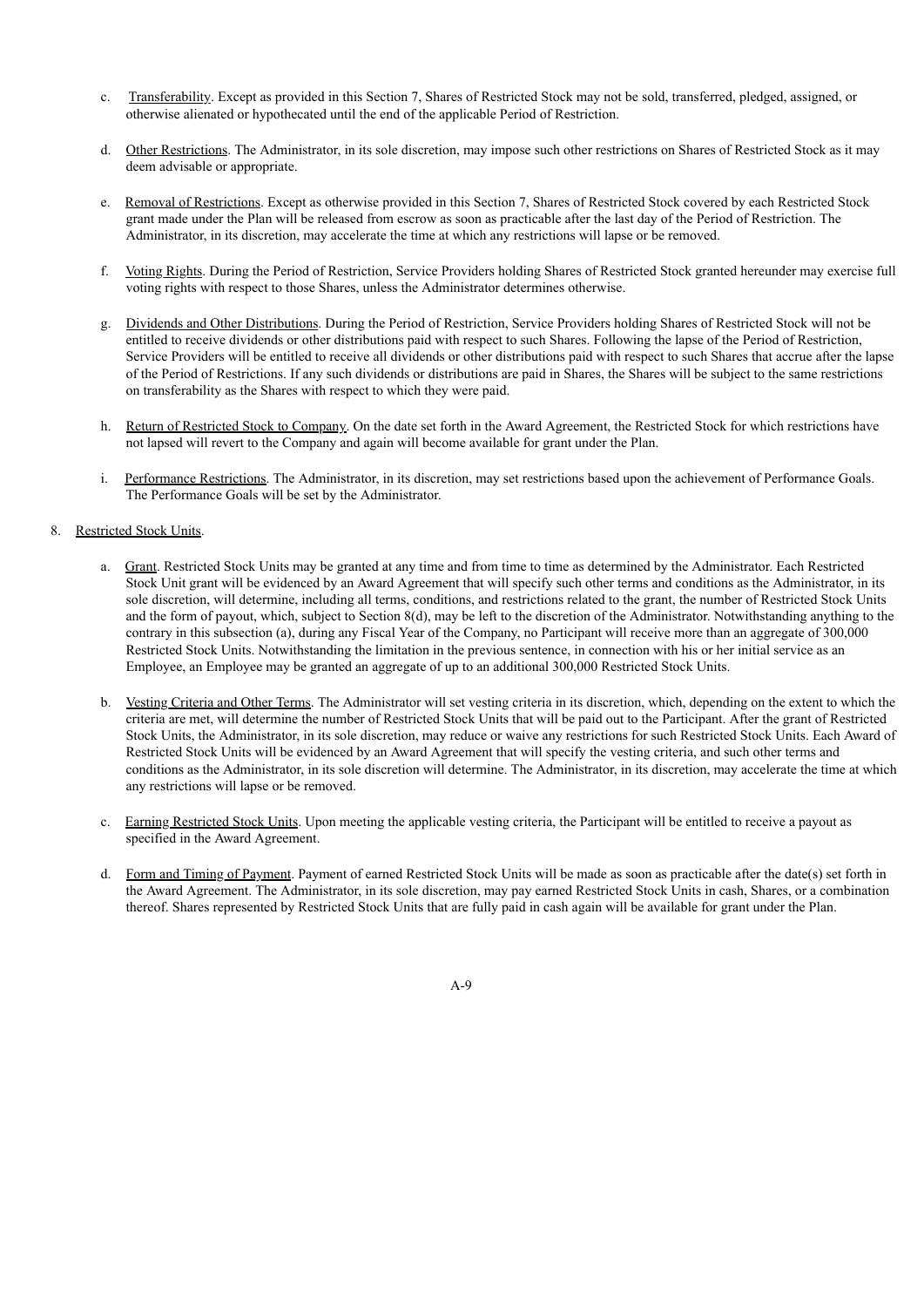- e. Cancellation. On the date set forth in the Award Agreement, all unearned Restricted Stock Units will be forfeited to the Company.
- f. Performance Restrictions. The Administrator, in its discretion, may set restrictions based upon the achievement of Performance Goals. The Performance Goals will be set by the Administrator.
- 9. Stock Appreciation Rights.
	- a. Grant of SARs. Subject to the terms and conditions of the Plan, a SAR may be granted to Service Providers at any time and from time to time as will be determined by the Administrator, in its sole discretion. The Administrator may grant Affiliated SARs, Freestanding SARs, Tandem SARs, or any combination thereof.
	- b. Number of Shares. The Administrator will have complete discretion to determine the number of SARs granted to any Service Provider; provided, however, no Service Provider will be granted, in any Fiscal Year, SARs covering more than 1,000,000 Shares. Notwithstanding the limitation in the previous sentence, in connection with his or her initial service a Service Provider may be granted SARs covering up to an additional 1,000,000 Shares. The foregoing limitations will be adjusted proportionately in connection with any change in the Company's capitalization as described in Section 17. In addition, if a SAR is cancelled in the same Fiscal Year in which it was granted (other than in connection with a transaction described in Section 17), the cancelled SAR will be counted against the numerical share limits set forth above.
	- c. Exercise Price and Other Terms. The Administrator, subject to the provisions of the Plan, will have complete discretion to determine the terms and conditions of SARs granted under the Plan; provided, however, that the per Share exercise price of a SAR will be no less than 100% of the Fair Market Value per Share on the date of grant. However, the exercise price of Tandem or Affiliated SARs will equal the exercise price of the related Option.
	- d. Exercise of Tandem SARs. Tandem SARs may be exercised for all or part of the Shares subject to the related Option upon the surrender of the right to exercise the equivalent portion of the related Option. A Tandem SAR may be exercised only with respect to the Shares for which its related Option is then exercisable. With respect to a Tandem SAR granted in connection with an Incentive Stock Option: (a) the Tandem SAR will expire no later than the expiration of the underlying Incentive Stock Option; (b) the value of the payout with respect to the Tandem SAR will be for no more than one hundred percent (100%) of the difference between the exercise price of the underlying Incentive Stock Option and the Fair Market Value of the Shares subject to the underlying Incentive Stock Option at the time the Tandem SAR is exercised; and (c) the Tandem SAR will be exercisable only when the Fair Market Value of the Shares subject to the Incentive Stock Option exceeds the Exercise Price of the Incentive Stock Option.
	- e. Exercise of Affiliated SARs. An Affiliated SAR will be deemed to be exercised upon the exercise of the related Option. The deemed exercise of an Affiliated SAR will not necessitate a reduction in the number of Shares subject to the related Option.
	- f. Exercise of Freestanding SARs. Freestanding SARs will be exercisable on such terms and conditions as the Administrator, in its sole discretion, will determine.
	- g. SAR Agreement. Each SAR grant will be evidenced by an Award Agreement that will specify the exercise price, the term of the SAR, the conditions of exercise, and such other terms and conditions as the Administrator, in its sole discretion, will determine.
	- h. Maximum Term/Expiration of SARs. An SAR granted under the Plan will expire upon the date determined by the Administrator, in its sole discretion, and set forth in the Award Agreement. Notwithstanding the foregoing provisions of this Section 9, the rules of Section 6(b) relating to the maximum term, (i.e., that an SAR may not have a term longer than seven (7) years from the date of grant) and Section 6(d) relating to post-termination exercise also will apply to SARs.
	- i. Payment of SAR Amount. Upon exercise of an SAR, a Participant will be entitled to receive payment from the Company in an amount determined by multiplying: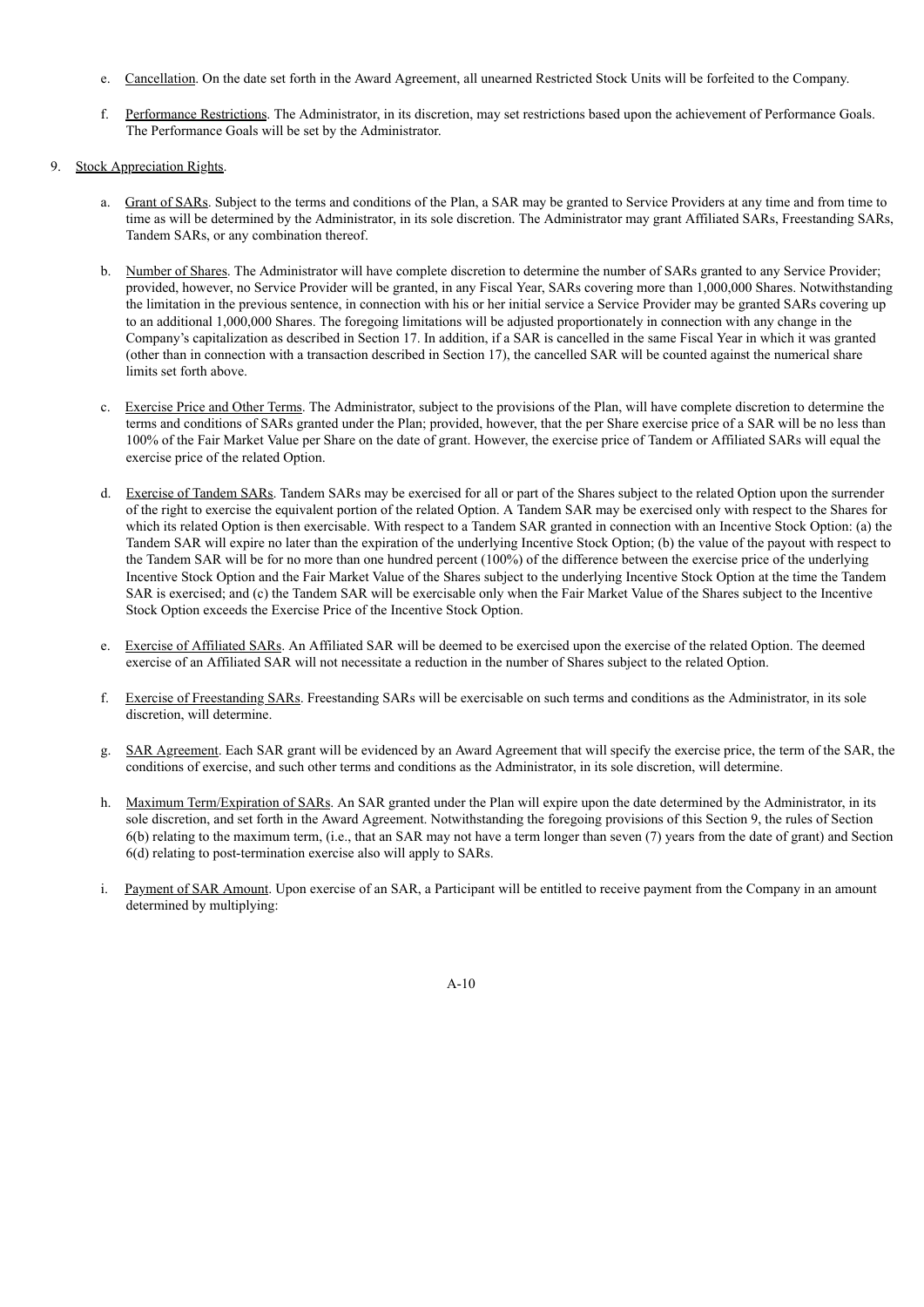- i. The difference between the Fair Market Value of a Share on the date of exercise over the exercise price; times
- ii. The number of Shares with respect to which the SAR is exercised.

At the discretion of the Administrator, the payment upon SAR exercise may be in cash, in Shares of equivalent value, or in some combination thereof.

- 10. Performance Units and Performance Shares.
	- a. Grant of Performance Units/Shares. Performance Units and Performance Shares may be granted to Service Providers at any time and from time to time, as will be determined by the Administrator, in its sole discretion. The Administrator will have complete discretion in determining the number of Performance Units and Performance Shares granted to each Participant provided that during any Fiscal Year, (i) no Participant will receive Performance Units having an initial value greater than \$2,000,000, and (ii) no Participant will receive more than 300,000 Performance Shares. Notwithstanding the foregoing limitation, in connection with his or her initial service, a Service Provider may be granted up to an additional 300,000 Performance Shares.
	- b. Value of Performance Units/Shares. Each Performance Unit will have an initial value that is established by the Administrator on or before the date of grant. Each Performance Share will have an initial value equal to the Fair Market Value of a Share on the date of grant.
	- c. Performance Objectives and Other Terms. The Administrator will set performance objectives or other vesting provisions in its discretion which, depending on the extent to which they are met, will determine the number or value of Performance Units/Shares that will be paid out to the Service Providers. Each Award of Performance Units/Shares will be evidenced by an Award Agreement that will specify the Performance Period, and such other terms and conditions as the Administrator, in its sole discretion, will determine. The Administrator may set vesting criteria based upon the achievement of Company-wide, business unit, or individual goals (including, but not limited to, continued employment), or any other basis determined by the Administrator in its discretion.
	- d. Earning of Performance Units/Shares. After the applicable Performance Period has ended, the holder of Performance Units/Shares will be entitled to receive a payout of the number of Performance Units/Shares earned by the Participant over the Performance Period, to be determined as a function of the extent to which the corresponding performance objectives or other vesting provisions have been achieved. After the grant of a Performance Unit/Share, the Administrator, in its sole discretion, may reduce or waive any performance objectives or other vesting provisions for such Performance Unit/Share.
	- e. Form and Timing of Payment of Performance Units/Shares. Payment of earned Performance Units/Shares will be made as soon as practicable after the expiration of the applicable Performance Period. The Administrator, in its sole discretion, may pay earned Performance Units/Shares in the form of cash, in Shares (which have an aggregate Fair Market Value equal to the value of the earned Performance Units/Shares at the close of the applicable Performance Period) or in a combination thereof.
	- f. Cancellation of Performance Units/Shares. On the date set forth in the Award Agreement, all unearned or unvested Performance Units/Shares will be forfeited to the Company, and again will be available for grant under the Plan.
	- g. Performance Restrictions. The Administrator, in its discretion, may set restrictions based upon the achievement of Performance Goals. The Performance Goals will be set by the Administrator.
- 11. Reserved.
- 12. Performance Goals. The granting and/or vesting of Awards of Restricted Stock, Restricted Stock Units, Performance Shares and Performance Units and other incentives under the Plan may be made subject to the attainment of performance goals relating to one or more business criteria and may provide for a targeted level or levels of achievement ("Performance Goals") including: (i) cash position, (ii) earnings per Share, (iii) net income, (iv) operating cash flow, (v) operating income, (vi) operating expenses, (vii) product revenues, (viii) profit after-tax, (ix) revenue, (x) revenue growth, and (xii) total stockholder return. Prior to the Determination Date, the Administrator will determine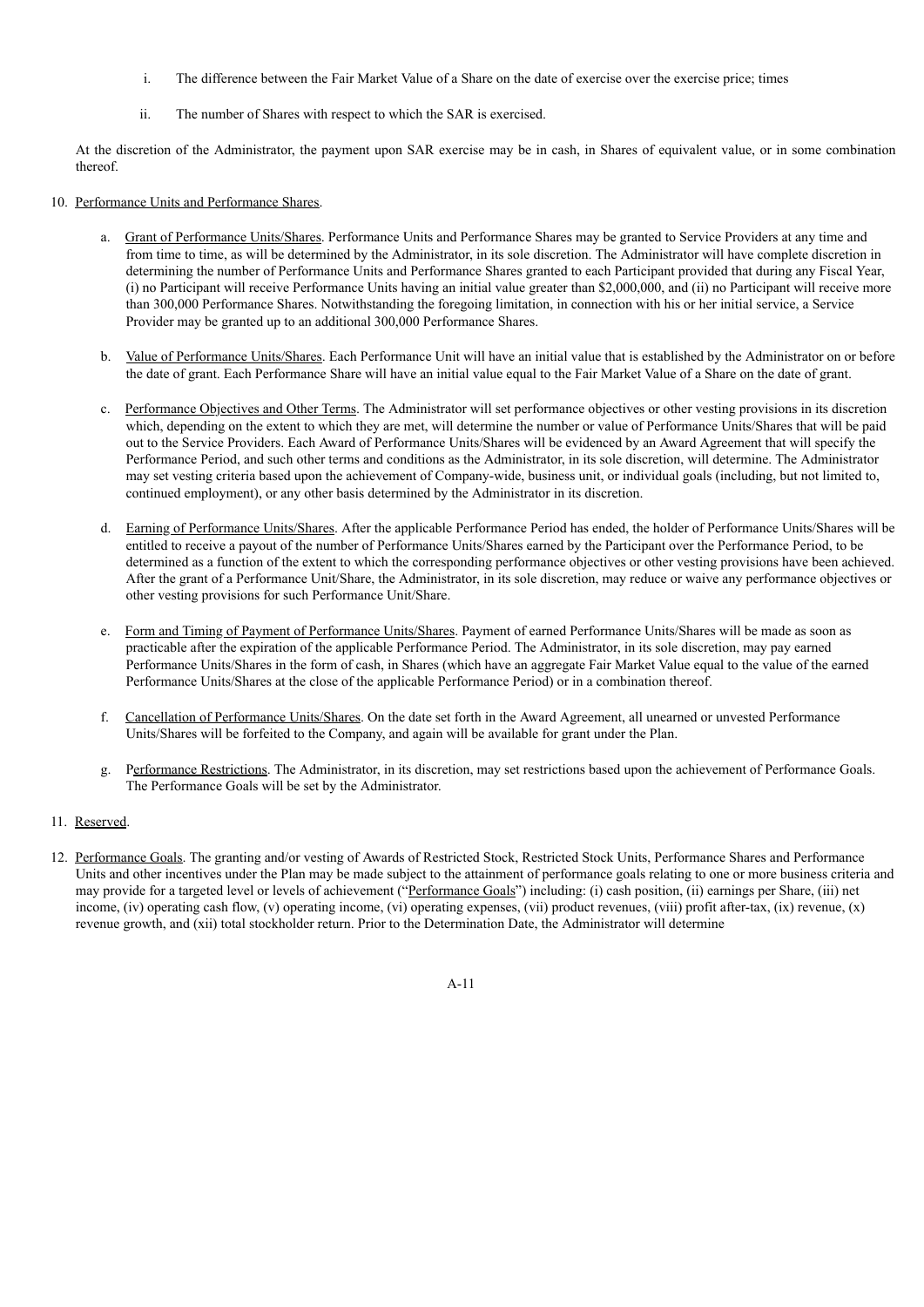whether any significant element(s) will be included in or excluded from the calculation of any Performance Goal with respect to any Participant. Any Performance Goals may be used to measure the performance of the Company as a whole or a business unit of the Company and may be measured relative to a peer group or index. With respect to any Award, Performance Goals may be used alone or in combination. The Performance Goals may differ from Participant to Participant and from Award to Award. Prior to the Determination Date, the Administrator will determine whether any significant element(s) will be included in or excluded from the calculation of any Performance Goal with respect to any Participant.

- 13. Outside Director Limitations. No Outside Director may be granted, in any Fiscal Year, Awards with a grant date fair value (determined in accordance with U.S. generally accepted accounting principles) of greater than \$400,000. Any Awards granted to an individual while he or she was an Employee, or while he or she was a Consultant but not an Outside Director, will not count for purposes of the limitations under this Section 13.
- 14. Leaves of Absence. Unless the Administrator provides otherwise, vesting of Awards granted hereunder will be suspended during any unpaid leave of absence. A Service Provider will not cease to be an Employee in the case of (i) any leave of absence approved by the Company, or (ii) transfers between locations of the Company or between the Company, its Parent, or any Subsidiary. For purposes of Incentive Stock Options, no such leave may exceed three (3) months, unless reemployment upon expiration of such leave is guaranteed by statute or contract. If reemployment upon expiration of a leave of absence approved by the Company is not so guaranteed, then six (6) months and one day following the commencement of such leave any Incentive Stock Option held by the Participant will cease to be treated as an Incentive Stock Option and will be treated for tax purposes as a Nonstatutory Stock Option.
- 15. Transferability of Awards. Unless determined otherwise by the Administrator, an Award may not be sold, pledged, assigned, hypothecated, transferred, or disposed of in any manner other than by will or by the laws of descent or distribution and may be exercised, during the lifetime of the Participant, only by the Participant. If the Administrator makes an Award transferable, such Award will contain such additional terms and conditions as the Administrator deems appropriate.
- 16. Dividends. To the extent an Award permits the payment of dividends or other distributions on the Shares underlying the Award, Participants will not be entitled to receive such dividends or other distributions until such Award vests. For the avoidance of doubt, Participants will never be entitled to receive dividends or other distributions paid with respect to Shares underlying an Award that accrue prior to the vesting of such Award.
- 17. Adjustments; Dissolution or Liquidation; Merger or Change in Control.
	- a. Adjustments. In the event that any dividend or other distribution (whether in the form of cash, Shares, other securities, or other property), recapitalization, stock split, reverse stock split, reorganization, merger, consolidation, split-up, spin-off, combination, repurchase, or exchange of Shares or other securities of the Company, or other change in the corporate structure of the Company affecting the Shares occurs, the Administrator, in order to prevent diminution or enlargement of the benefits or potential benefits intended to be made available under the Plan, shall appropriately adjust the number and class of Shares that may be delivered under the Plan and/or the number, class, and price of Shares covered by each outstanding Award, and the numerical Share limits set forth in Sections 3, 6, 7, 8, 9, 10 and 13.
	- b. Dissolution or Liquidation. In the event of the proposed dissolution or liquidation of the Company, the Administrator will notify each Participant as soon as practicable prior to the effective date of such proposed transaction. To the extent it has not been previously exercised, an Award will terminate immediately prior to the consummation of such proposed action.
	- c. Change in Control. In the event of a Change in Control, each outstanding Award will be assumed or an equivalent option or right substituted by the successor corporation or a Parent or Subsidiary of the successor corporation. In the event that the successor corporation refuses to assume or substitute for the Award, the Participant will fully vest in and have the right to exercise all of his or her outstanding Options and Stock Appreciation Rights, including Shares as to which such Awards would not otherwise be vested or exercisable, all restrictions on Restricted Stock shall lapse, and, with respect to Restricted Stock Units, Performance Shares and Performance Units, all performance goals or other vesting criteria will be deemed achieved at target levels and all other terms and conditions met. In addition, if an Option or Stock Appreciation Right is not assumed or substituted for in the event of a Change in Control, the Administrator will notify the Participant in writing or electronically that the Option or Stock Appreciation Right will be fully vested and

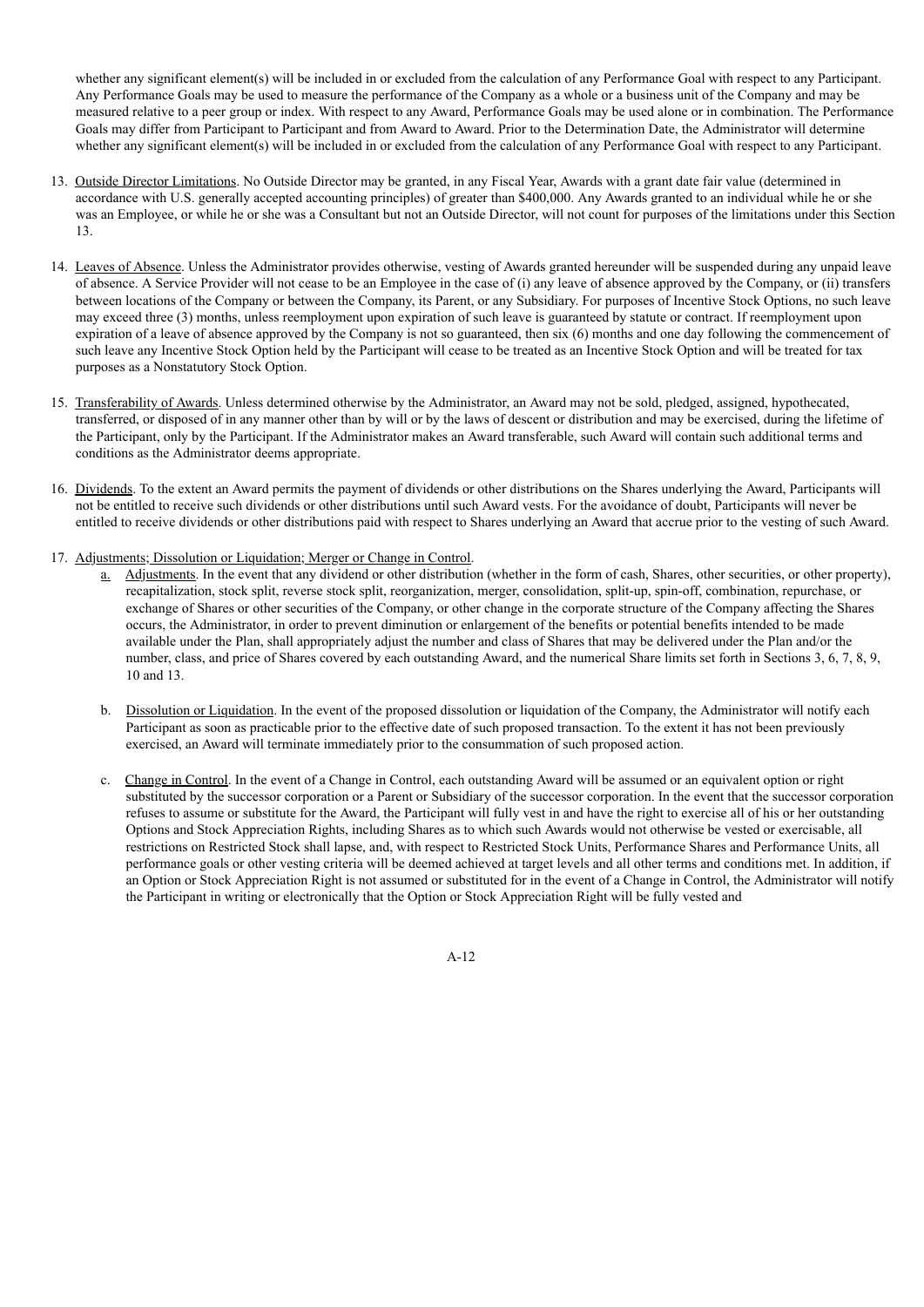exercisable for a period of time determined by the Administrator in its sole discretion, and the Option or Stock Appreciation Right will terminate upon the expiration of such period.

With respect to Awards granted to an Outside Director that are assumed or substituted for, if on the date of or following such assumption or substitution the Participant's status as a Director or a director of the successor corporation, as applicable, is terminated other than upon a voluntary resignation by the Participant not at the request of the successor, then the Participant will fully vest in and have the right to exercise Options and/or Stock Appreciation Rights as to all of the Shares subject to the Award, including Shares as to which such Awards would not otherwise be vested or exercisable, all restrictions on Restricted Stock shall lapse, and, with respect to Restricted Stock Units, Performance Shares and Performance Units, all performance goals or other vesting criteria will be deemed achieved at target levels and all other terms and conditions met.

For the purposes of this subsection (c), an Award will be considered assumed if, following the Change in Control, the Award confers the right to purchase or receive, for each Share subject to the Award immediately prior to the Change in Control, the consideration (whether stock, cash, or other securities or property) or, in the case of a Stock Appreciation Right upon the exercise of which the Administrator determines to pay cash or a Restricted Stock Unit, Performance Share or Performance Unit which the Administrator can determine to pay in cash, the fair market value of the consideration received in the merger or Change in Control by holders of Common Stock for each Share held on the effective date of the transaction (and if holders were offered a choice of consideration, the type of consideration chosen by the holders of a majority of the outstanding Shares); provided, however, that if such consideration received in the Change in Control is not solely common stock of the successor corporation or its Parent, the Administrator may, with the consent of the successor corporation, provide for the consideration to be received upon the exercise of an Option or Stock Appreciation Right or upon the payout of a Restricted Stock Unit, Performance Share or Performance Unit, for each Share subject to such Award (or in the case of Performance Units, the number of implied shares determined by dividing the value of the Performance Units by the per share consideration received by holders of Common Stock in the Change in Control), to be solely common stock of the successor corporation or its Parent equal in fair market value to the per share consideration received by holders of Common Stock in the Change in Control.

Notwithstanding anything in this Section 17(c) to the contrary, an Award that vests, is earned or paid-out upon the satisfaction of one or more Performance Goals will not be considered assumed if the Company or its successor modifies any of such Performance Goals without the Participant's consent; provided, however, a modification to such Performance Goals only to reflect the successor corporation's post-Change in Control corporate structure will not be deemed to invalidate an otherwise valid Award assumption.

#### 1. Tax Withholding

- a. Withholding Requirements. Prior to the delivery of any Shares or cash pursuant to an Award (or exercise thereof), the Company will have the power and the right to deduct or withhold, or require a Participant to remit to the Company, an amount sufficient to satisfy federal, state, local, foreign or other taxes (including the Participant's FICA obligation) required to be withheld with respect to such Award (or exercise thereof).
- b. Withholding Arrangements. The Administrator, in its sole discretion and pursuant to such procedures as it may specify from time to time, may permit a Participant to satisfy such tax withholding obligation, in whole or in part by (without limitation) (i) paying cash, (ii) electing to have the Company withhold otherwise deliverable cash or Shares having a Fair Market Value equal to the minimum amount required to be withheld, (iii) delivering to the Company already-owned Shares having a Fair Market Value equal to the amount required to be withheld, or (iv) selling a sufficient number of Shares otherwise deliverable to the Participant through such means as the Administrator may determine in its sole discretion (whether through a broker or otherwise) equal to the amount required to be withheld. The amount of the withholding requirement will be deemed to include any amount which the Administrator agrees may be withheld at the time the election is made, not to exceed the amount determined by using the maximum federal, state or local marginal income tax rates applicable to the Participant with respect to the Award on the date that the amount of tax to be withheld is to be determined. The Fair Market Value of the Shares to be withheld or delivered will be determined as of the date that the taxes are required to be withheld.
- 2. No Effect on Employment or Service. Neither the Plan nor any Award will confer upon a Participant any right with respect to continuing the Participant's relationship as a Service Provider with the Company, nor will they interfere in any way with the Participant's right or the Company's right to terminate such relationship at any time, with or without cause, to the extent permitted by Applicable Laws.